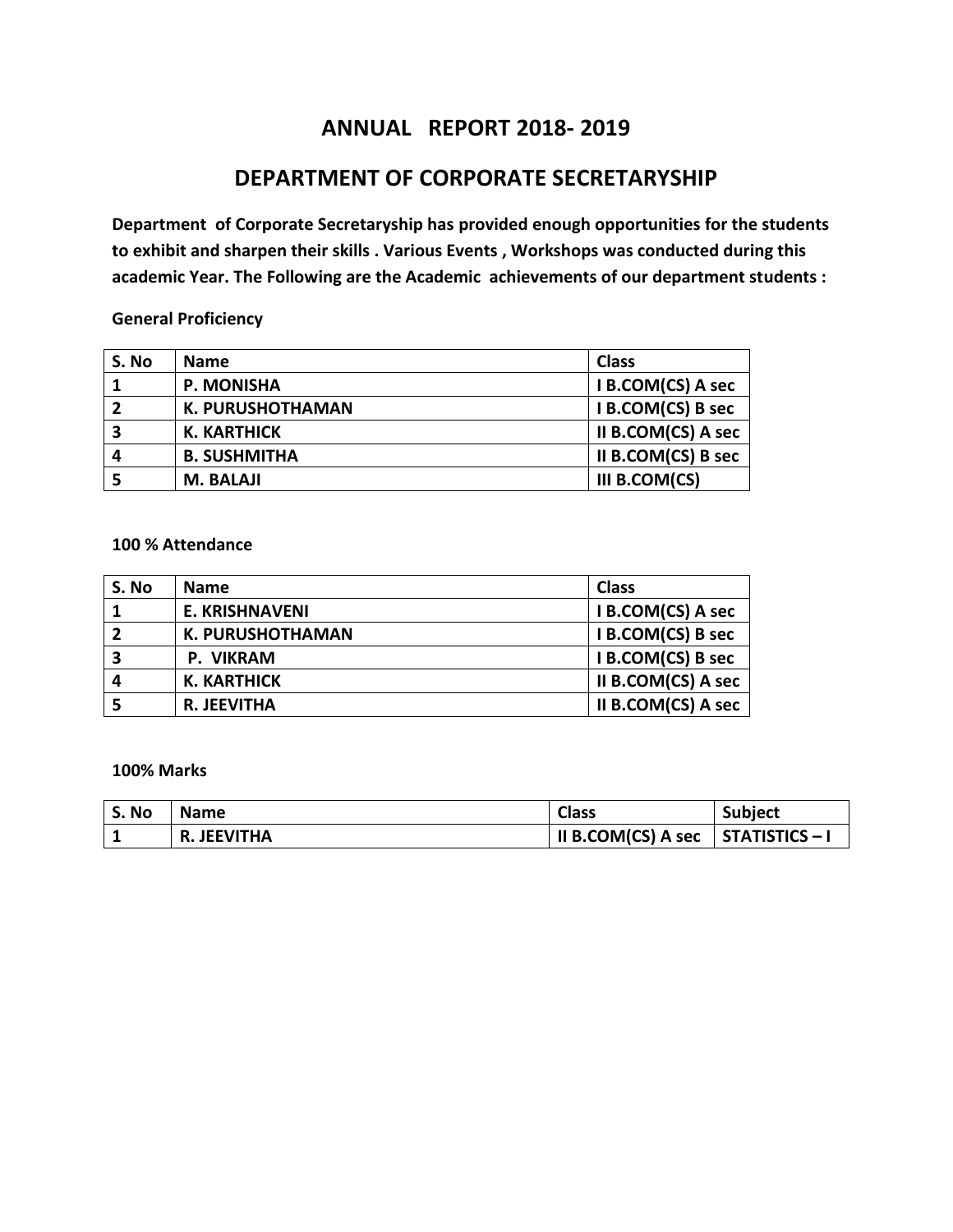# **One day work shop on carrier development:**

One day workshop on Carrier Development in Professional Education was conducted on 22-02.2019 . The Chief Guest for the day was Mrs. CHithra Anantharaman Deputy Director – SIRCAS





# **Yoga demonstration:**

As part of our Out reach Program Yoga Awareness on General Health and yoga Demonstration was done on 27.02. 2019 at Velappanchavadi Government School by Mr. V. Siva prakasam Assistant professor of our Department

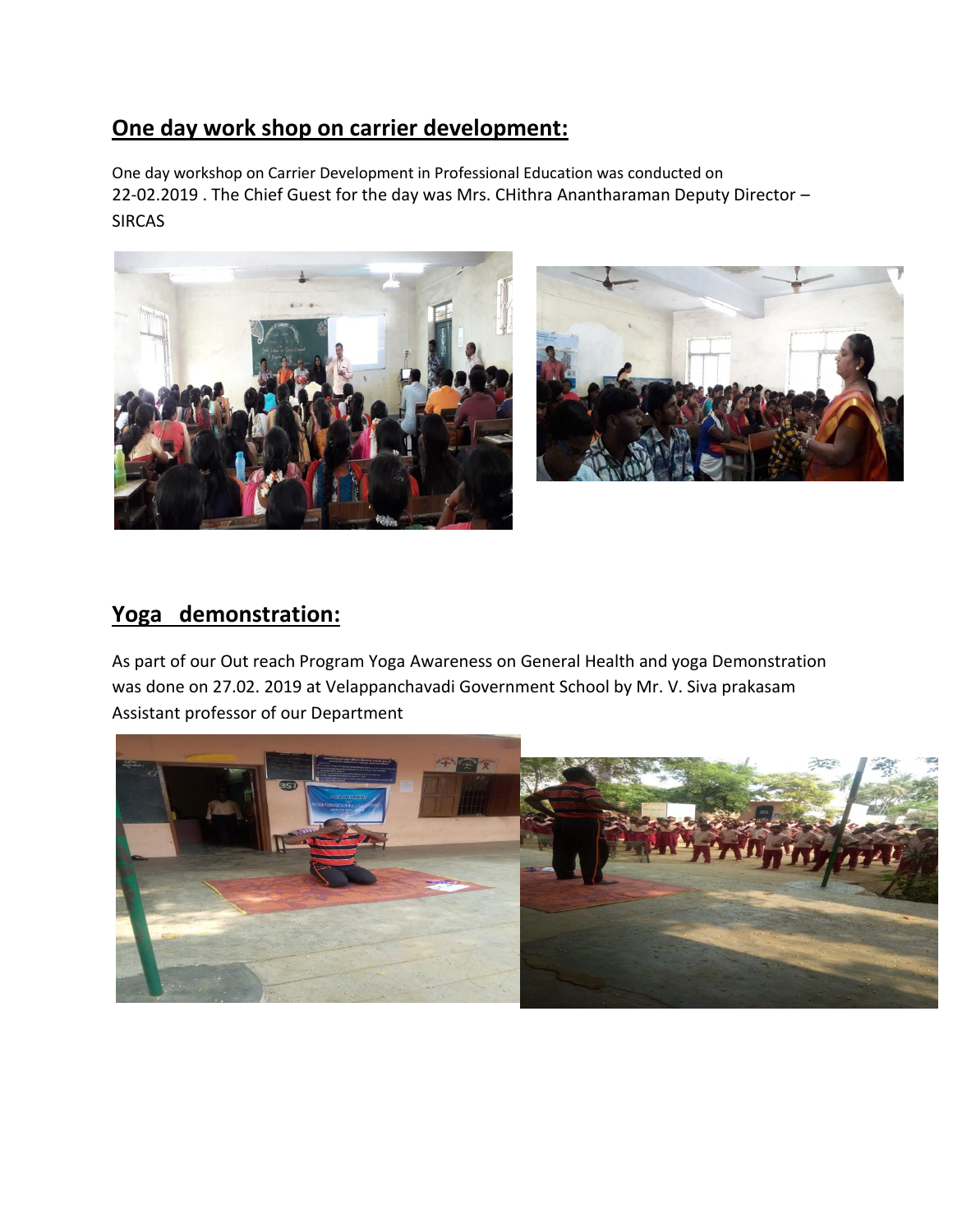# **Women' s day celebration:**

Women's Day Celebrated on 8.03.2019 by Our Department . Dr. Thilakavathy Acupuncturist , she spoke on General Health and specific Health Issues relating to Womens.



**The Following Events were Conducted in our Department :**

**Competition: Essay Writing Competition: Exsay Writing Competition: Exsay Writing Competition: Exsay Writing Competition: Exsay Mriting Competition: Exsay Mriting Competition: Exsay Mriting Competition: Exsay Mriting Compe** 

| S. No | <b>Name</b>       | <b>Class</b>      | <b>Prize</b> |
|-------|-------------------|-------------------|--------------|
|       | K. PURURSHOTHAMAN | I B.COM(CS) B sec |              |
| -2    | V. NANDHINI       | I B.COM(CS) A sec |              |
| 2     | A.BALAJI          | I B.COM(CS) A sec | 3            |

### **Competition: Quiz Competition: Quiz Competition: Quiz Competition: Quiz Competition: Quiz Competition: Quiz Competition: Quiz Competition: Quiz Competition: Quiz Competition: Quiz Competition: Quiz Competition: Quiz Compe**

| S.No                    | <b>Name</b>               | <b>Class</b>       | <b>Prize</b>   |
|-------------------------|---------------------------|--------------------|----------------|
|                         | <b>S.A. SATEESH KUMAR</b> | II B.COM(CS) B sec |                |
| $\overline{2}$          | <b>S. VIGNESH</b>         | II B.COM(CS) B sec |                |
| $\overline{\mathbf{3}}$ | <b>N. MADAN RAJ</b>       | II B.COM(CS) A sec | $\overline{2}$ |
| $\boldsymbol{4}$        | <b>L. ABINASH</b>         | II B.COM(CS) A sec |                |
| 5                       | <b>D. RUFUZ JEYAKARAN</b> | II B.COM(CS) B sec | 3              |
| 6                       | <b>R. PRAVEEN KUMAR</b>   | II B.COM(CS) B sec |                |

**Competition: Mehandhi Date :05.03.2019**